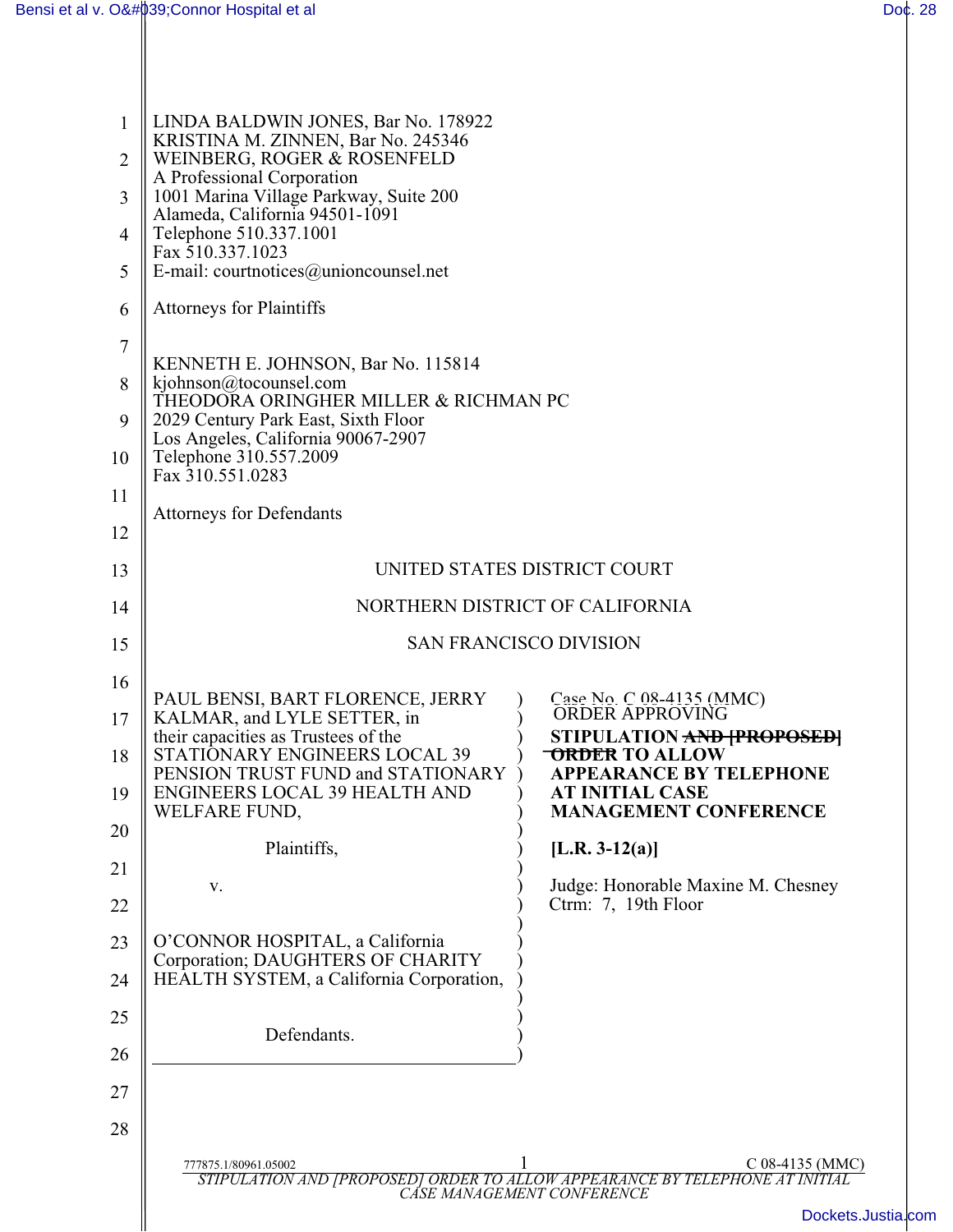| $\mathbf{1}$   | Plaintiffs Paul Bensi, Bart Florence, Jerry Kalmar, and Lyle Setter were and are Trustees                                                                  |  |
|----------------|------------------------------------------------------------------------------------------------------------------------------------------------------------|--|
| $\overline{2}$ | and together comprise the Board of Trustees of the Plaintiff Stationary Engineers Local 39 Pension                                                         |  |
| 3              | Trust Fund and Stationary Engineers Local 39 Health & Welfare Fund ("Plaintiffs"), and                                                                     |  |
| $\overline{4}$ | Defendants O'Connor Hospital and Daughters Of Charity Health System ("Defendants"), through                                                                |  |
| 5              | their respective counsel, hereby stipulate to and request that the Court allow counsel to appear by                                                        |  |
| 6              |                                                                                                                                                            |  |
| $\overline{7}$ | telephone at the Initial Case Management Conference, now scheduled for August 7, 2009, at 10:30                                                            |  |
| 8              | a.m.                                                                                                                                                       |  |
| 9              | This Stipulation is requested on the ground that counsel for Defendants, Kenneth E.                                                                        |  |
| 10             | Johnson, is located in Southern California. Both parties agree that a telephonic appearance is                                                             |  |
| 11             | appropriate, in the interest of avoiding the expense of travel for the Conference.                                                                         |  |
| 12             | If the Court grants the stipulation to allow Mr. Johnson to appear by telephone, Plaintiffs'                                                               |  |
| 13             | counsel, Linda Baldwin Jones, also requests permission to appear by telephone, again in the                                                                |  |
| 14             | interest of avoiding the additional time and expense required for a personal appearance.                                                                   |  |
| 15             | Dated: July 31, 2009<br>WEINBERG, ROGER & ROSENFELD                                                                                                        |  |
| 16             |                                                                                                                                                            |  |
| 17             | A Professional Corporation                                                                                                                                 |  |
| 18             | /s/ Linda Baldwin Jones<br>By:                                                                                                                             |  |
| 19             | <b>LINDA BALDWIN JONES</b><br><b>Attorneys for Plaintiffs</b>                                                                                              |  |
| 20             |                                                                                                                                                            |  |
| 21             |                                                                                                                                                            |  |
| 22             | Dated: July 31, 2009<br>THEODORA ORINGHER MILLER & RICHMAN PC                                                                                              |  |
| 23             |                                                                                                                                                            |  |
| 24             | $/s$ / Kenneth E. Johnson<br>$\rm\,By:$<br><b>KENNETH E. JOHNSON</b>                                                                                       |  |
| 25             | <b>Attorneys for Defendants</b>                                                                                                                            |  |
| 26             | 119080/539326                                                                                                                                              |  |
| 27             |                                                                                                                                                            |  |
| 28             |                                                                                                                                                            |  |
|                | 2<br>C 08-4135 (MMC)<br>777875.1/80961.05002<br>STIPULATION AND [PROPOSED] ORDER TO ALLOW APPEARANCE BY TELEPHONE AT INITIAL<br>CASE MANAGEMENT CONFERENCE |  |